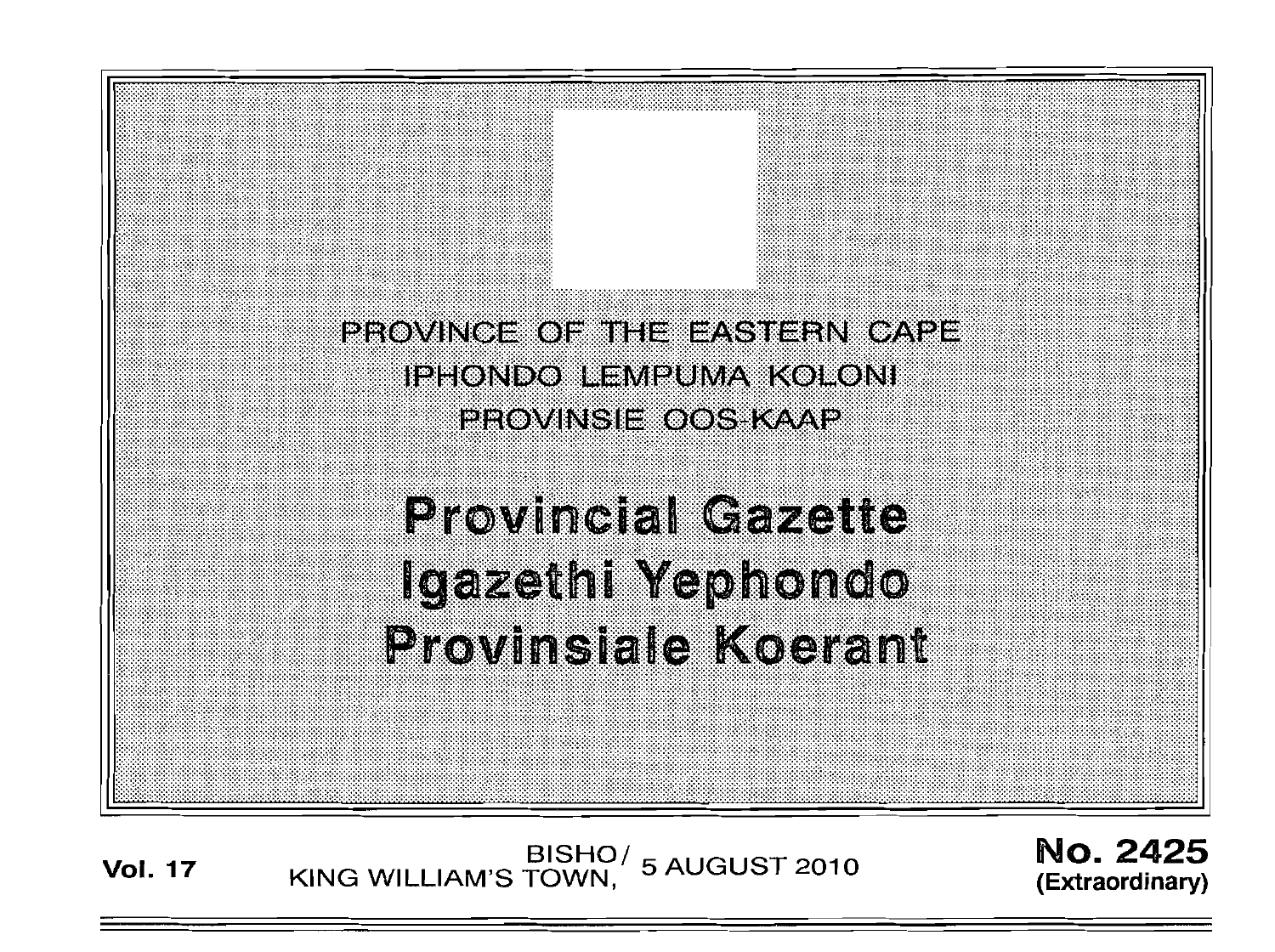$\mathcal{J}$ 

#### IMPORTANT NOTICE

The Government Printing Works will not be held responsible for faxed documents not received due to errors on the fax machine or faxes received which are unclear or incomplete. Please be advised that an "OK" slip, received from a fax machine, will not be accepted as proof that documents were received by the GPW for printing. If documents are faxed to the GPW it will be the sender's responsibility to phone and confirm that the documents were received in good order.

Furthermore the Government Printing Works will also not be held responsible for cancellations and amendments which have not been done on original documents received from clients.

### CONTENTS • INHOUD

No. GENERAL NOTICE Page Gazette No. No.

259 Eastern Cape Liquor Act (10/2003): Eastern Cape Liquor Board: Notice to all registered liquor traders in the Eastern Cape and the general public . 3 2425